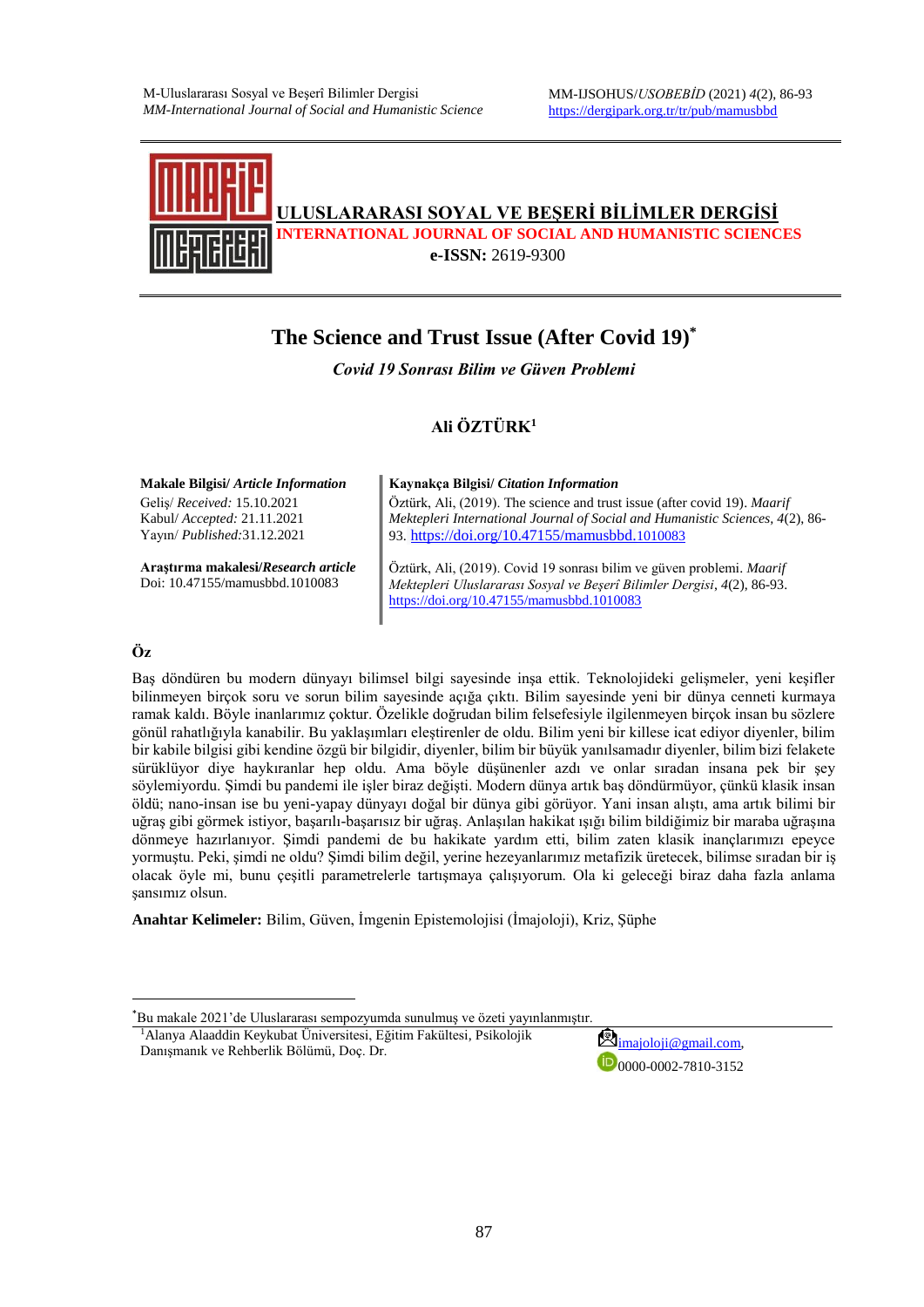#### *Abstract*

*Covid 19 has radically shaken many things in our lives. Undoubtedly, belief in science has passed a huge test beyond our general believes. Most of the people have begun to apparently express their doubts on this matter. Indeed, the problem of trust in science is not particularly new but has a new level. However, given this change, our confidence in science needs to be reassessed. In essence, this study aims to address the problem of trust in science in light of these new developments. In this framework, the nature and limits of science will be discussed again. Differences between the legendary possibilities of science and its real possibilities will be questioned. With the promising possibilities of the discipline of "imajoloji" developed by us, the problem of scientific trust will be handled comparatively against the reality of covid 19 which we are facing in our times.*

*Keywords: Science, Trust, Epistemology of image (imajoloji/imagology), Crisis, Doubt.*

#### **Introduction**

The relationship between humanity and faith or trust has been a very important issue. As a matter of fact, man has somehow lived constantly with various beliefs. In fact, for many reason, man by his very nature needs to believe something whatever that is. For instance, if we did not have any postulate (namely, we must believe in something as the basis of reasoning) we would have never done philosophy, made science, created literature, drew picture, developed technology and so on. Accordingly we could never have established civilization, city, society, and any human made-made things and activities. Therefore we may simply say that human partly consist of belief and trust (homo-faithus or homo religious) (Açıköz, 2020b, ss.223–229); because only in such a way that it is possible for him/her to do something. Long story short, in addition to many different reasons that should be mentioned, man by nature not only want to trust something but also need it in order to go on to produce anything.

Man who believes and trusts in a number of things is too numerous to count in every respect. The subject itself includes many multidimensional and multi-layered contexts. It can be handled from so many different points that religion, belief, culture, interdisciplinarity, individual, community, society, civilization, history, macro, micro and many other aspects etc. (Açıköz, 2020a). However I cannot mention all of these aspects here. Thus after touching more on the socio-psychological need of belief and trust, I would like to briefly touch on what kind of results the shaking of this situation led and what it means for the authority of science. Otherwise it would be impossible to get out of this complex issue.

In addition to many faith and trust relationships, people have felt the need to develop knowledge-based trust relationships. The knowledge-trust relationship has been institutionalized by philosophy and science (Hollis, 1986: 78).This trust audit, which has been going on for centuries, has passed through various tests and reached the present day. However, the acceptance of science as a type of knowledge that dominates the modern period provided it with a special opportunity. Although there were significant criticisms of science in the scientific and philosophical circles, ordinary person does not consider on this sufficiently. However, after Covid 19, there may have been some breaks in the approach of ordinary people towards the science. Because psychological approaches show us that there are serious convulsions in our basic belief and trust relationships after major traumas (Öztürk, 2020).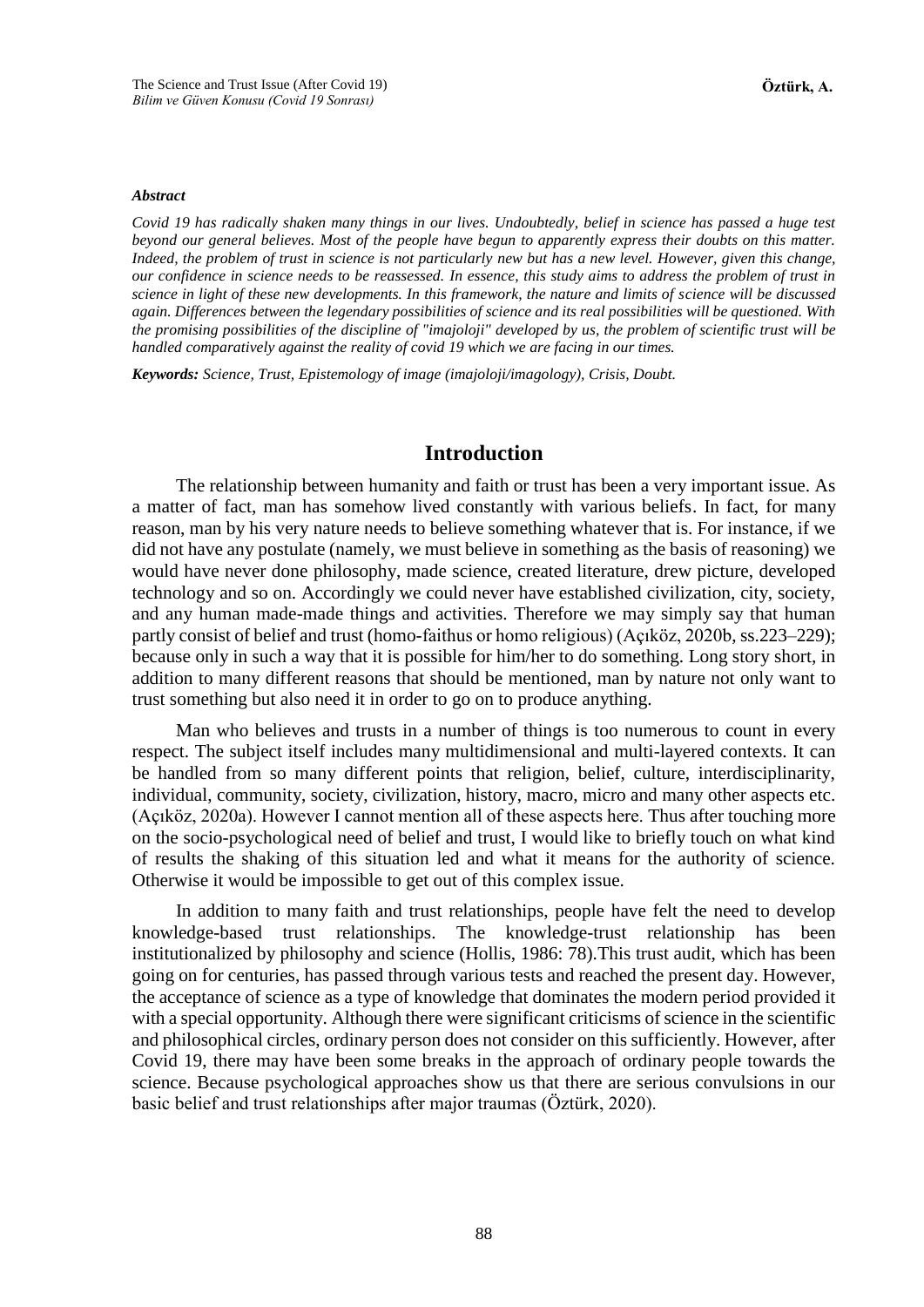1

On this occasion, in this study, the relationship between trust and science will be reexamined within the framework of this special case. Of course, this change is not only negative. Perhaps it will create an opportunity to reconsider the criticism of some opposing philosophers and scientists for centuries. Thus, we will have the chance to determine the healthy position that science deserves more accurately in a way that it is neither too much nor too little, as it should be. For man, the building of epistemology or knowledge has always been a problematic issue which has been arisen from the nature of man and knowledge. However in every era of man's history of knowledge or science both philosophers and scientists have been tried to overcome the historical problem (Öztürk, 2019). Historically this process covers the epistemological story of man in both sides of man and his knowledge which are about himself and the nature. In order to do these men apply either reductionist or holistic approaches in the names of philosophy, religion and particularly sciences (namely, natural and social sciences). Accordingly, herein we shall deal with the nature and outcomes of these approaches as to investigating nature of man and knowledge so that our aim will be to offer solutions to the problem.

I will face the problem as to several aspects in terms of a newly offered terminology, approach, method for presenting an imagistic sociology and its communities with respect to imagology<sup>2</sup>. In fact description, role and function of social science have steadily changed from early time to today. This historical fact suggests that like sociology which is not pure conjectural discipline, but its definition, role and function has changed according to periods, civilizations, schools, approaches and so on. Depending on these factors, sociology in particular and social science in general have also been reshaped and reconstructed, and therefore its concepts, methods and subjects have accordingly changed.

Accordingly, new era means new ideas, approach, method, definition, explanation, description and comment which naturally differ from the same items of the 19th era. Thus, we obviously need new concepts, paradigms, methods, and approaches etc. in order to take further step to examine the structure of social science as based on new realities. Indeed, there are many scientists who think this in many respects that some of these are simulation theory, fiction concept, post-modernist approaches, post-structure, imaginative realty, imagology and so on. Additionally we shall deal with current problems in terms of the frameworks of imagistic sociology and offer its basics so as to test imaginative communities and reforming it as well as discussing topics and issues have been arisen sofar in this particular community (Öztürk, 2016).

## **A Brief Approach to the Importance of the Sense of Trust**

<sup>&</sup>lt;sup>2</sup> Imagology; a new discipline that includes; image epistemology, cultural perceptions, communication, media, new media's, virtual society, social media and so on. In this context, we live in world of image and this age is further realized this fact. Therefore, I also re-systemized, re-conceptualized and re-established this situation so that I offer a "İmajoloji" in Turkish pronounce and spelling ("imagology" in English) and it includes ten chapters written by myself. Discipline of İmajoloji is a new offer about relationship between knowledge and human via epistemology of image. This epistemic model obtains reinterpreted social and political life. Certainly we find traces of İmajoloji, in Plato, Bacon, Adorno, Heidegger, Baudrillard, Foucault, Derrida, many Islamic Philosophers and so on. According to me the human being is created within a World of images for in this period life that an individual confronts in real life. However, it is a questionable situation because of impossibility of absolute realty for human. But we have been surrendered by reactions of image resources that include some realty. Thus human has never believed in this realty exactly. He has created alternative realities, alternative images, symbols and tools. More importantly we could manipulate facts according to our position, ideology, politic approach, civilization and so on. Briefly, I argue this conception framework around image epistemology and its reaction on social life. It also includes the epistemological debates about the future of western culture and philosophy (Öztürk; 2001).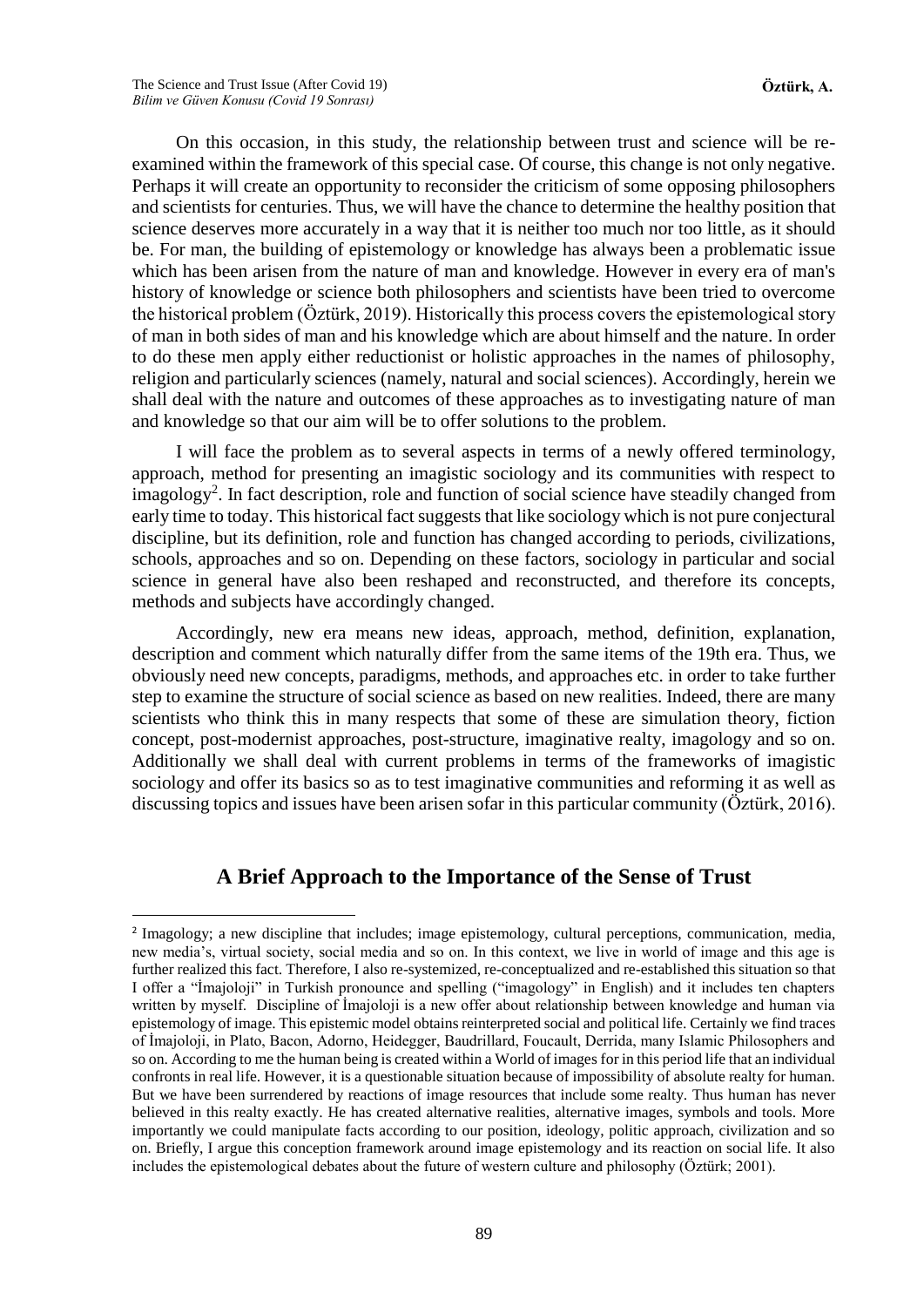In general, trust is a vital two-sided concept that is needed more. It is central to interpersonal and is crucial wherever risk, uncertainty, or interdependence exist. These conditions flourish in many settings, and certainly exist in the relationship between knowledge. As conditions become more uncertain the need for trust grows (McKnight and Chervany, 2000).In short, it is not possible for us to do any work or make any decisions without this feeling.

First of all, belief, religion and similar values that are vital for human beings can be explained almost entirely in terms of trust. Therefore, humanity felt the need to produce values that would guarantee the feeling of trust. On the other hand, faith and trust did not always lead to an opportunity that has the same effect everywhere. However, it is not possible to talk about any type of relationship that is not based on faith and trust.

For this reason, humanity has connected its relations and productions to common agreement in various ways on which faith and trust will be based. Although this is not always based on the same principles everywhere, it is the case that it is somehow connected to a contract. It is clear, however, that most of the individual and societal changes arose out of the debates over this common contract (Ayer, 1969).

Sometimes this feeling is shaken for many reasons in particularly global disease like corona virus pandemic. Then either chaos happens or a new way is found to overcome. Sometimes such big changes can shake even our unexpected constants. As a matter of fact, about science, which has almost been accepted as the only reliable information in the world for nearly three centuries, grunts from ordinary people began to be heard. Thus, Columbia University also started a discussion on this general topic in 2020.The main question is: What could or will happen in this situation? Because as Sorokin said, "Nothing to be as they used to be". Now I shall try to understand the content and extent of this main question.

## **A Brief Overview of Criticism of Science and Trust**

It is not easy at once to reply the question of what the science is at all. This situation can indeed change depending on many reasons by responding to the following questions: Is science the only thing? What is the nature of science? Are there general acceptances about science? Can we talk about very different sciences? These and hundreds of other questions complicate this answer since science has a monolithic symbol for the ordinary people.

The science which is that is reliable, correct and can work out all problems. Frankly, there was a very clear reason why people were so committed to science. Because, the success of the new world was thanks to science, in addition, the great mythological images of science developed over the last four centuries were very influential. Thus, a small group of people who strongly oppose science and a large western or westernizing society or societies that believes that science can solve any problem (Ayer, 1969; Erkan, 2019).

First of all, it should be noted that there is a vital relationship between science and trust. To violating the scientific rules defects the sense of trust in every respect. Since sense and practice of trust is very important issue for both the men of science and the life of ordinary people in responding to scientific issues (Hendriks and others: 2016).

## **The New Role of Science and Its Periodic Images and Metaphysics**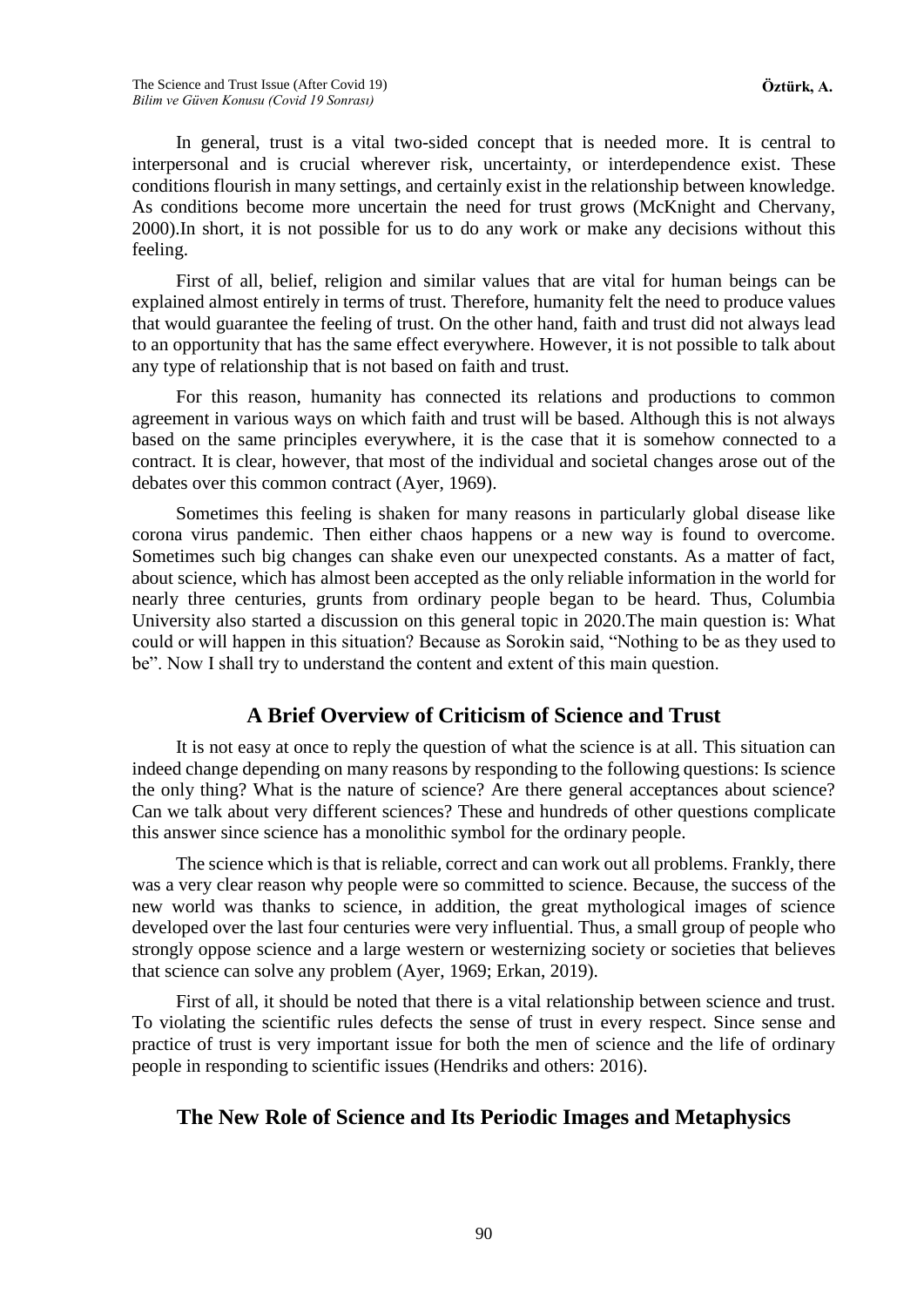We know that approaches to science are not static, and this fact is also valid its roles and images. In addition, the metaphysical assumptions of science show profound differences from period to period, apart from some approaches. At the beginning of the modern era, the belief that science would solve everything was widely accepted. Science was accepted as the only truth knowledge. It disgraced the value and validity of all information and knowledge that accepted by public. In short, experienced knowledge is superior, others are nonsense, that is, and science is a perfect religion (Brown, 1982).

Frankly, it had very strong evidence for this victory as well, because it created a new world based on technology. We would no longer need anything else. However, this situation did not fully comply with human nature, and things did not go as it wanted. So the aforementioned metaphysical role of science began to change. Indeed, skeptical approaches to science included deep considerations from ancient Greece to postmodern philosophy, but even these criticisms were not independent of this practice (Evangeliou, 1997; Şimşek, 2012).

Some religious and cultural circles have always maintained their doubts about science (Quinton, 1982). On the other hand, in fact, it is clear that many currents, starting with the sophists in philosophy, are in a clear attack on the authority of science. As for modern age, Kuhn's paradigm and Popper's falsifiability theory opened up a new avenue. This was later given a new face by the offensive insults of Feyerabend and others.

In summary,

- a- Science is not independent of people and intention.
- b- It is not independent of culture and civilization.
- c- It is not free from interests and dirty accounts.
- d- It is not free from time and conditions.
- e- it has priorities
- f- It depends on skills.
- g- They have solid ideological baggage and so on (Öztürk, 2019).

As for postmodern age science obtained a new face that prioritizing their approaches to gender, increasing environmentally sensitive discourses, empowering marginal motivations, etc. acquired a fragmented metaphysical role tied to some moral orientations. While these limitations raise extremely important issues, they have also turned into a vicious circle that has almost taken the social sciences hostage.

In summary, the more subjects' science touches, the more narrowly it develops a metaphysical obsession. This causes its image to be damaged by large segments of society. I think that science should give up the rigid metaphysical cries (Ayer, 1964). This also undermines the wealth of his work. As a matter of fact, I am tired of reading studies that are quite numerous but tell the same tales.

#### **Conclusion**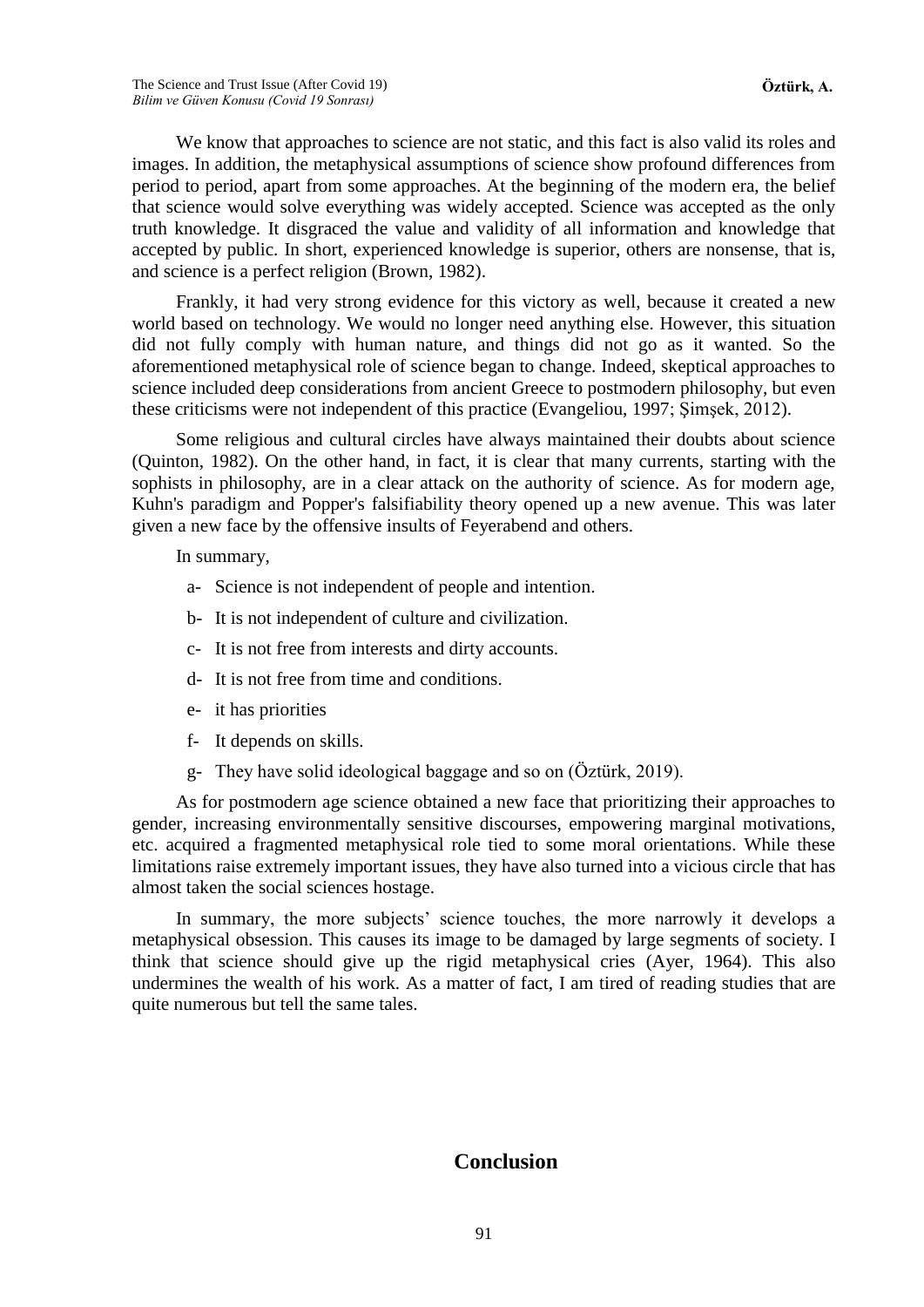Trust is a very basic feeling or emotion which has been expectedly based upon the rational ground. For this reason, people do not trust out of the blue and do not lose their faith out of the blue. Such a change develops for many reasons. Major traumas are one of the most important reasons that triggered this change. This latest global trauma has put direct science to the test. This is actually a good opportunity if we want science to function properly.

- a- We must abandon mythological beliefs about science.
- b- We must clearly identify the inadequacies and deficiencies of science.
- c- We must clearly identify the negativities that are possible on and through science.
- d- We must admit very clearly the limits of science.
- e- We must openly decipher the political, ideological, and self-interested aspects of science.
- f- We must stop using science as a tool against values and beliefs outside its borders.

After all, science is a human activity and is affected by human vulnerabilities just as much as any other factor. As Quine and Ullian (1978) correctly state with this awareness, we should use science as effectively as possible to develop solutions to problems. But without forgetting that our human and moral obligations are valid in science in the things we do wrong. However, while doing science, we should not forget that our human and moral obligations apply to the work we do since science which is not a self-evident thing.

I would like to conclude the article with a figurative statement: The world does not revolve around us, but the words revolve around our minds. Because the world is not a prisoner of our desires, maybe we are a prisoner of words. Because we cannot invade the world without knowing it, but here the dramatic truth suddenly emerges; the more you run behind the words, the more they catch and imprison you. So you think you're a king whereas you're a real slave.

#### **References**

Açıköz, H. M. (2020a). *Theosophical essays (Cosmology, man and culture*), Elis.

Açıköz, H. M. (2020b). Ontological background of literature at the sample of the evolution of homo muslimus - I: theoretical frame and preliminaries. *Anemon, Journal of Social Science of Muş Alparslan University, 8* (1) 223–229[. http://dx.doi.org/10.18506/Anemon.578150](http://dx.doi.org/10.18506/Anemon.578150)

Ayer, A. J. (1964). Man as a subject for science*. Nature,* 203, 698.<https://doi.org/10.1038/203698b0>

Ayer, A. J. (1969). *Metaphysics and common sense*. Palgrave

Brown, J. R. (1982). The miracles in science. *The Philosophical Quartely, 32* (128), 232-244.

- Erkan, Ü. (2019). Lacan'da öznenin kurulumu ve ötekinin inşası psikanaliz ve oryantalizm, *Turkish Studies,14* (3), 1425-1440.
- Evangeliou, C.C. (1997). *The Hellenic philosophy: Between Europe, Asia and Africa*. Global Publication, Binghamton University, New York.
- Hendriks, F., Kienhues, D., & Bromme, R. (2016). Trust in science and the science of trust. In B. Blöbaum (Ed.), *Trust and communication in a digitized world: Models and concepts of trust research* (pp. 143–159). Springer International Publishing. [https://doi.org/10.1007/978-3-319-28059-2\\_8](https://psycnet.apa.org/doi/10.1007/978-3-319-28059-2_8)

Hollis, M. (1986). *Invitation to Philosophy*. Blackwell.